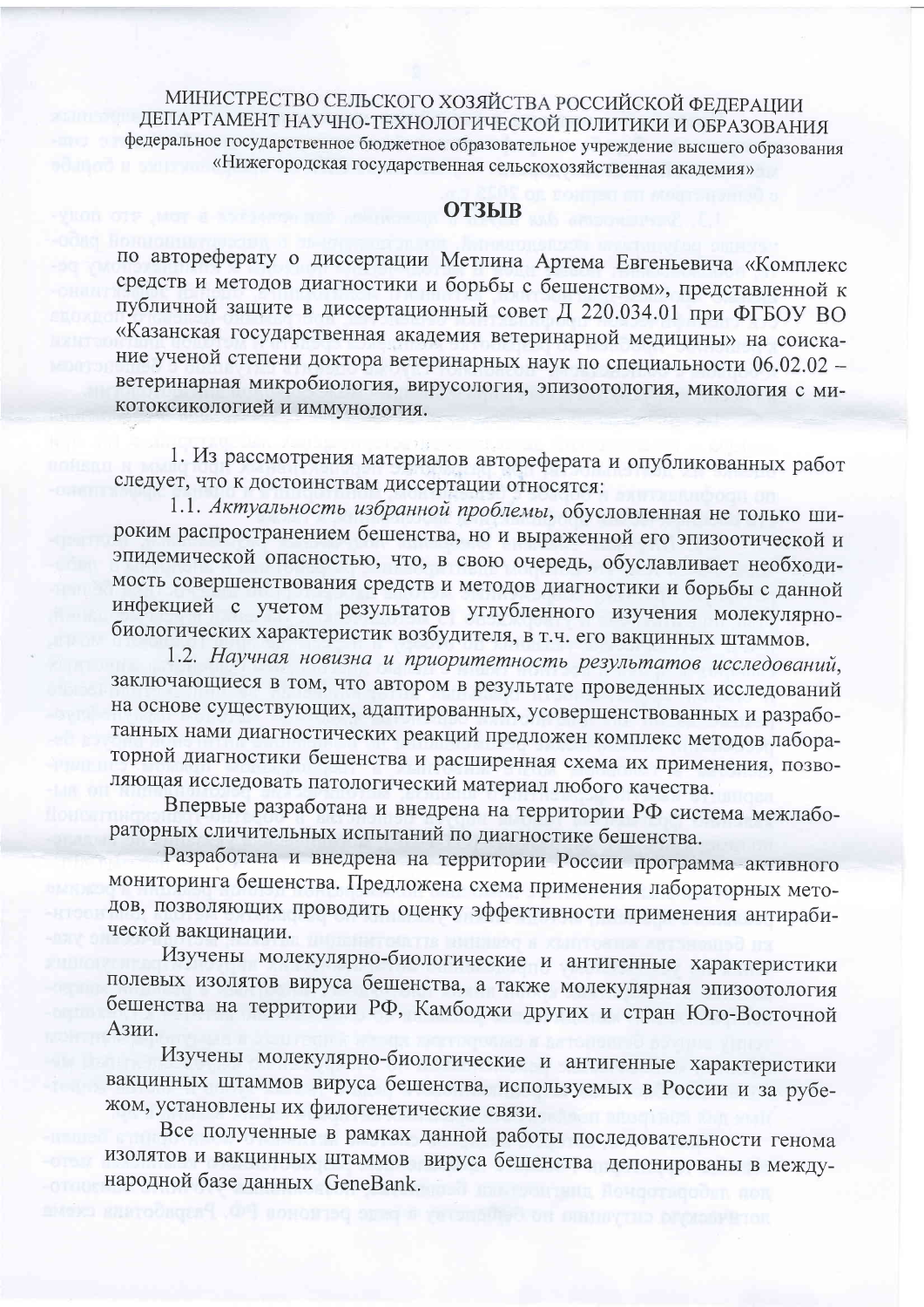Предложены подходы к разработке национальных и международных программ по борьбе и профилактике бешенства, включая «Комплекс совместных действий государств - участников СНГ по профилактике и борьбе с бешенством на период до 2025 г.».

1.3. Значимость для науки и практики, заключается в том, что полученные результаты исследований, представленные в диссертационной работе, обосновывают новые идеи и методические подходы к комплексному решению проблем диагностики, активного мониторинга, оценки эффективности специфической профилактики бешенства, программно-целевого подхода к решению проблем по разработке комплекса средств и методов диагностики и борьбы с бешенством, позволяют глубже оценить ситуацию с бешенством в России и других регионах мира с позиций молекулярной эпизоотологии.

1.4. Возможность широкого использования результатов исследования автора в практической деятельности ветеринарных лабораторий, в т.ч. при оценке их деятельности, при разработке перспективных программ и планов по профилактике и борьбе с бешенством, мониторинга и оценке эффективности специфической профилактики заболевания, а также

1.5. Широкая степень внедрения полученных результатов, подтверждающаяся тем, что автором адаптированы, разработаны и внедрены в лабораторную практику современные методы лабораторной диагностики бешенства, подготовлено и утверждено 13 методических указаний и рекомендаций, в т.ч.: методические указания по отбору и пересылке проб головного мозга, сывороток крови и костной ткани с целью диагностики бешенства животных и оценки эффективности оральных антирабических вакцин; методические рекомендации для диагностики бешенства животных методом иммунофлуоресценции; методические рекомендации по выявлению антигенов вируса бешенства в головном мозге животных в твердофазном прямом сэндвичварианте иммуноферментного анализа; методические рекомендации по выявлению фрагментов генома вируса бешенства в обратно-транскриптазной полимеразной цепной реакции (ОТ-ПЦР); методические указания по выявлению генома вируса бешенства и дифференциации вакцинного штамма «PB-97» от полевых изолятов с помощью полимеразной цепной реакции в режиме реального времени; методические указания по разработке метода диагностики бешенства животных в реакции агглютинации латекса; методические указания по ускоренному определению антирабических вируснейтрализующих антител в сыворотках крови диких плотоядных животных в реакции микронейтрализации; методические указания по определению антител к гликопротеину вируса бешенства в сыворотках крови животных в иммуноферментном анализе; методические рекомендации по обнаружению флуоресцентным методом антибиотиков тетрациклинового ряда в тканях зубов и костей животных для контроля поедаемости оральных антирабических вакцин и др.

Кроме того, автором внедрена система активного мониторинга бешенства на территории России с применением разработанного комплекса методов лабораторной диагностики бешенства, позволившая уточнить эпизоотологическую ситуацию по бешенству в ряде регионов РФ. Разработана схема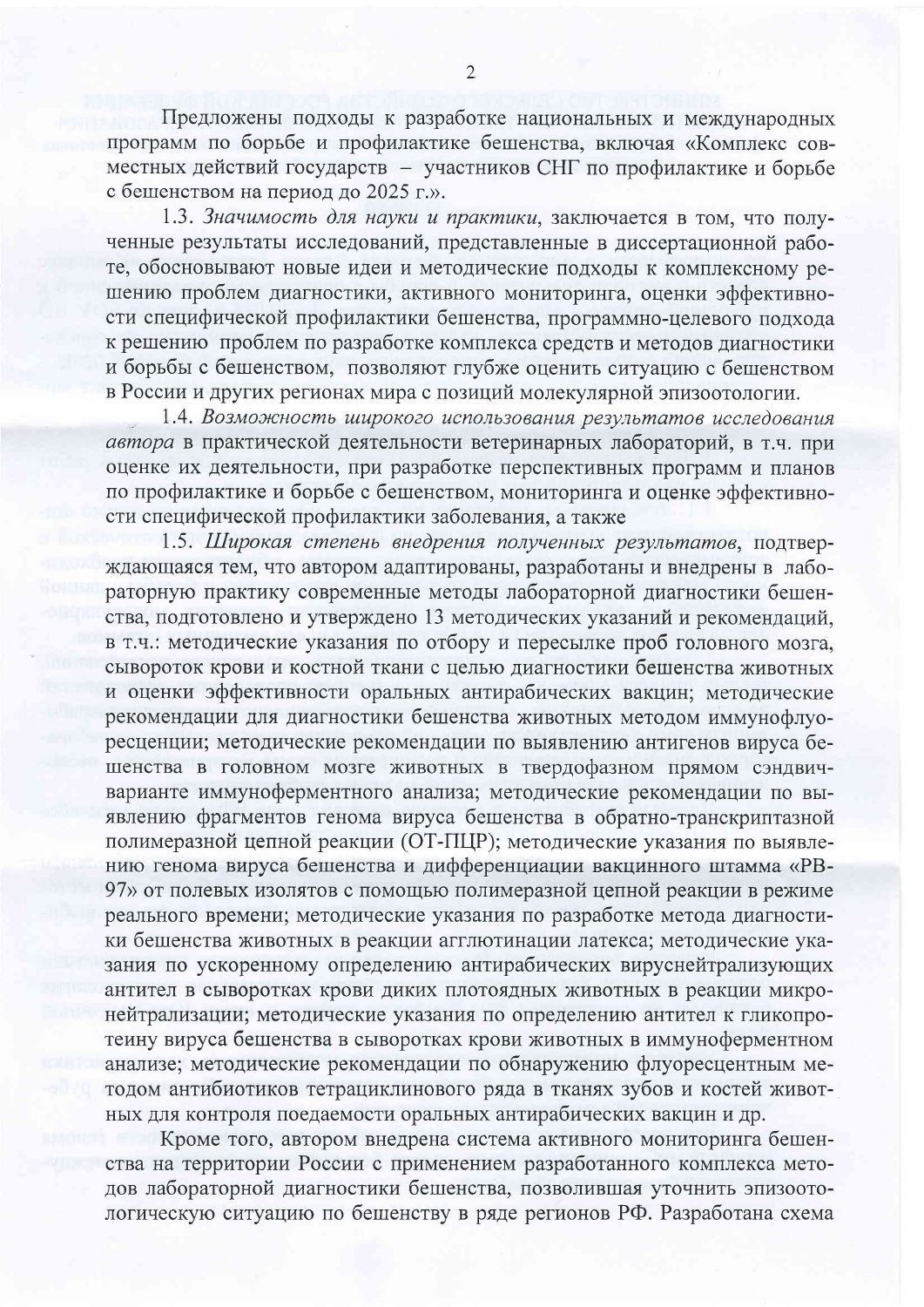оценки эффективности антирабической иммунизации диких и домашних видов животных в зависимости от вида и качества поступающего для проведения исследований биологического материала.

С применением разработанных автором методов проведен мониторинг эффективности антирабической вакцинации различных видов животных на территории РФ, иммунизированных инактивированными антирабическими вакцинами.

Успешно реализованы программы международного сотрудничества в области борьбы и профилактики бешенства между Россией и рядом зарубежных стран (Финляндия, ЕС, Эфиопия), проанализированы их результаты. В результате проделанной работы сохранено благополучие по бешенству Финляндии и Республики Карелия, полностью искоренено бешенство на территории Калининградской области, на основе роллерного культивирования внедрена технология производства инактивированной антирабической вакцины в Эфиопии, проведены ее предварительные испытания.

1.6. Высокий научно-методический уровень, проведенных исследований, позволяющий получить достоверные результаты и аргументировано изложить их.

1.7. Логичность завершения работы научно-обоснованными и достоверными выводами и практическими предложениями, изложенными в разделе заключение, вытекающими из результатов исследований автора.

Автореферат, научные статьи полностью отражают суть и содержание диссертации.

1.6. Язык и стиль автореферата. Судя по автореферату, диссертация написана грамотно, изложена лаконичным научным языком, с применением современной ветеринарной терминологии.

1.7. Широкая информированность научной общественности и ветеринарных практикующих специалистов о результатах исследований автора.

Материалы диссертации опубликованы в 65 научных работах, в том числе 16 - в изданиях, рекомендованных ВАК Министерства образования и науки РФ, и в 9 изданиях, включенных в международные базы данных научного цитирования (Scopus, PubMed).

Кроме тог, по материалам диссертации подготовлены и утверждены 13 методических рекомендаций и указаний, комплекс мер по профилактике бешенства в России и государствах - участниках СНГ, получено 2 патента РФ.

2. ЗАКЛЮЧЕНИЕ. Все выше изложенное позволяет оценить в целом диссертационную работу Метлина Артема Евгеньевича «Комплекс средств и методов диагностики и борьбы с бешенством», как завершенную, самостоятельно выполненную на высоком методическом уровне, квалификационную научно-исследовательскую работу, имеющую важное теоретическое и практическое значение для ветеринарной науки и практики.

Она полностью соответствует требованиям ВАК Минобрнауки России, предъявляемым к докторским диссертациям (п.9-14. Положение ......), а ее автор Метлин А.Е. заслуживает присуждения искомой ученой степени доктора ветеринарных наук по специальности 06.02.02 - ветеринарная микро